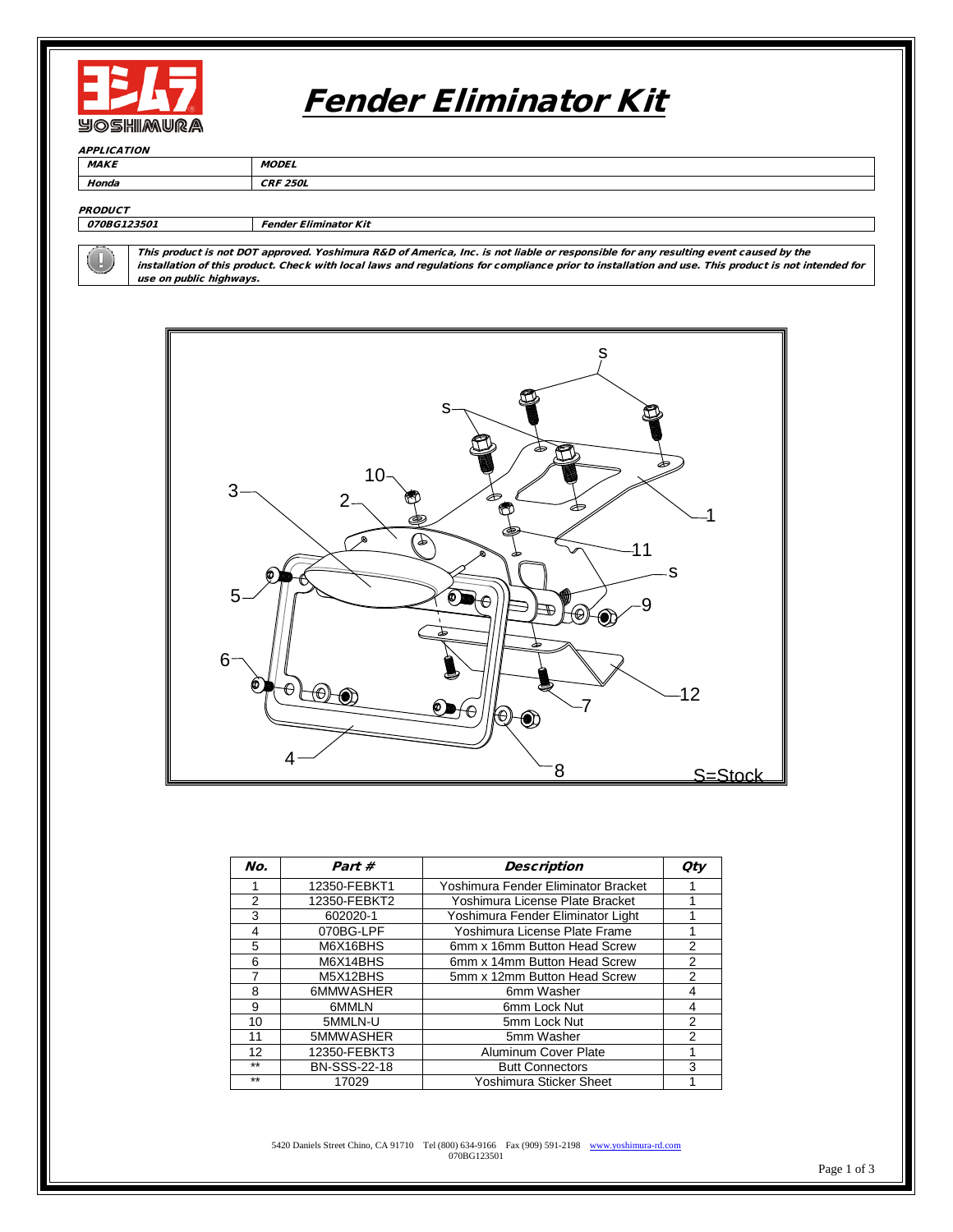## -TOOLS REQUIRED-

Metric Socket Set • Combination Wrench Set • Metric Allen Wrench Set • Wire Crimper

## -REMOVAL-

- *1. Remove left and right side panel.*
- *2. Remove seat and tail as per factory service manual.*
- *3. Disconnect turn signal, brake light, and license plate light wires.*
- *4. Remove the (4) bolts securing the stock fender to frame.*
- *5. Remove stock turn signals from fender assembly.*
- *6. Cut the stock brake light connector from the stock fender. Note<sup>1</sup>: Be sure to cut as close to the stock brake light as possible. (Green/Yellow Stripe, Black, Green) Note²: The stock license plate light connector will not be used with the Yoshimura Fender Eliminator Kit.*

## -INSTALLATION-

- *1. Install stock turn signals onto Yoshimura Fender Eliminator Bracket using the stock hex nut that secures the turn signals.*
- *2. Assemble and install Yoshimura Fender Eliminator kit as shown in the parts diagram.*
- *3. Route wiring through hole in bracket, then through tail section to stock location. Re-connect turn signal connector to stock harness.*
- *4. Using the connectors provided in the kit, connect the Yoshimura brake light wires to the stock brake light connector as follows:*

| <b>Stock Harness</b> | <b>Yoshimura Light</b> |        |
|----------------------|------------------------|--------|
| Green/Yellow         | >>>>>                  | Red    |
| Black                | >>>>>                  | Yellow |
| Green                | >>>>>                  | Black  |

- *A) Strip the stock fender light wires ends ¼" - ½" and insert into BN-SSS-22-18, butt connectors provided in the kit.*
- *B) Center the spliced wire ends in the middle and using a heat gun or lighter, apply heat evenly on the outer edges of the butt connector to shrink and hold wires in place.*
- *C) Making sure that the stripped ends are centered, heat the center of the butt connector evenly until the solder begins to liquify.*
- *D) Allow to cool completely and tug both ends of the wires to verify that connection is secured.*

5420 Daniels Street Chino, CA 91710 Tel (800) 634-9166 Fax (909) 591-2198 www.yoshimu 070BG123501